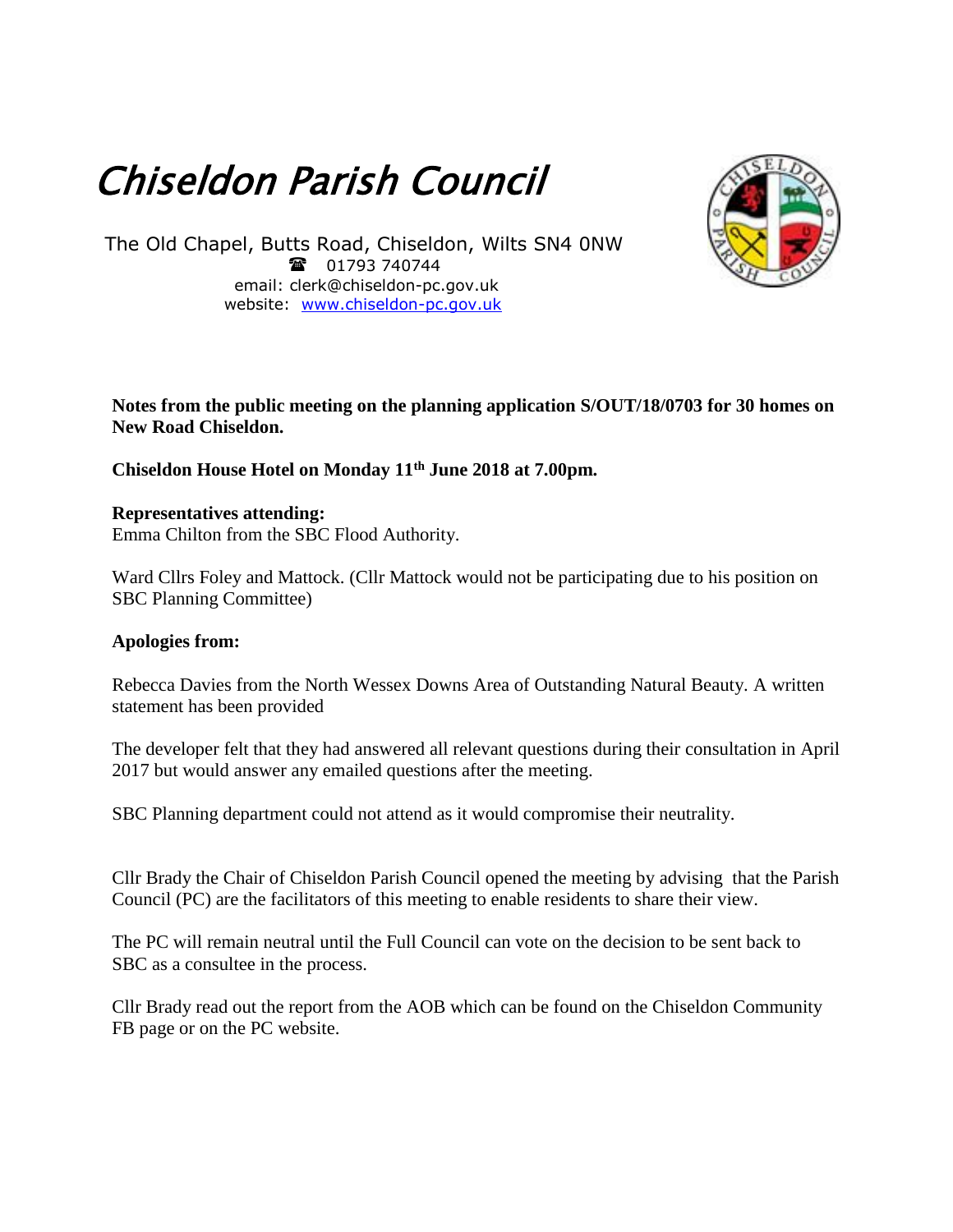Residents were then advised to address the assembled public.

*(Note – residents names and street address will be listed if they were given, but otherwise will be noted as "Resident". Duplicate comments will not be included for the purpose of this document. Comments will be condensed where required)*

Mr M Spreckley from New Road: The application is a waste of time; it has been turned down in the past. How can you argue with the points the AONB have listed.

Ward Cll Foley: Not in favour of this development. It has to go through due process. Part of this is the interpretation of what is a major development. There is case law for each side's argument on what is a major development.

The NPPF (National Planning Policy Framework) is being revised and it quotes major development as being greater than 10 houses.

Mr D Liddiard from Castle View Road: What about our MP, is he interested and on our side? Ward Cllr Foley confirmed he was aware and supporting the objection to this.

Lee: If they own the whole field, they will keep submitting applications for a few houses at a time. What can stop the whole field being built on?

Paul from New Road: Local children and grandchildren need affordable homes to live in. He doesn't think all the points from the AONB are relevant.

Mrs K Gale from Station Road: agreed with the above point. How do you know what an AONB is and how it's defined. It was advised this is a legal definition and the Parish Clerk will ask the AONB for the definition.

Mrs J Woodhams from New Road: It won't be affordable housing due to proximity to M4 and favourable views of the AONB.

Paul, New Road – if we don't build more houses then how will they ever become affordable?

Resident: They should build in Swindon, Highworth and Wroughton where they have the infrastructure. Our Dr's surgery cannot cope with more patients. We only have a few shops and 1 school.

Resident: Ref affordable housing. Not all children want to live near their parents. Children still won't be able to buy in Chiseldon. I work in GWH and its 100% busier than it was years ago. The building isn't big enough and it doesn't have enough staff.

Mrs C Spreckley of New Road: As this is outline planning can they change the plans if they get permission? Yes – they can.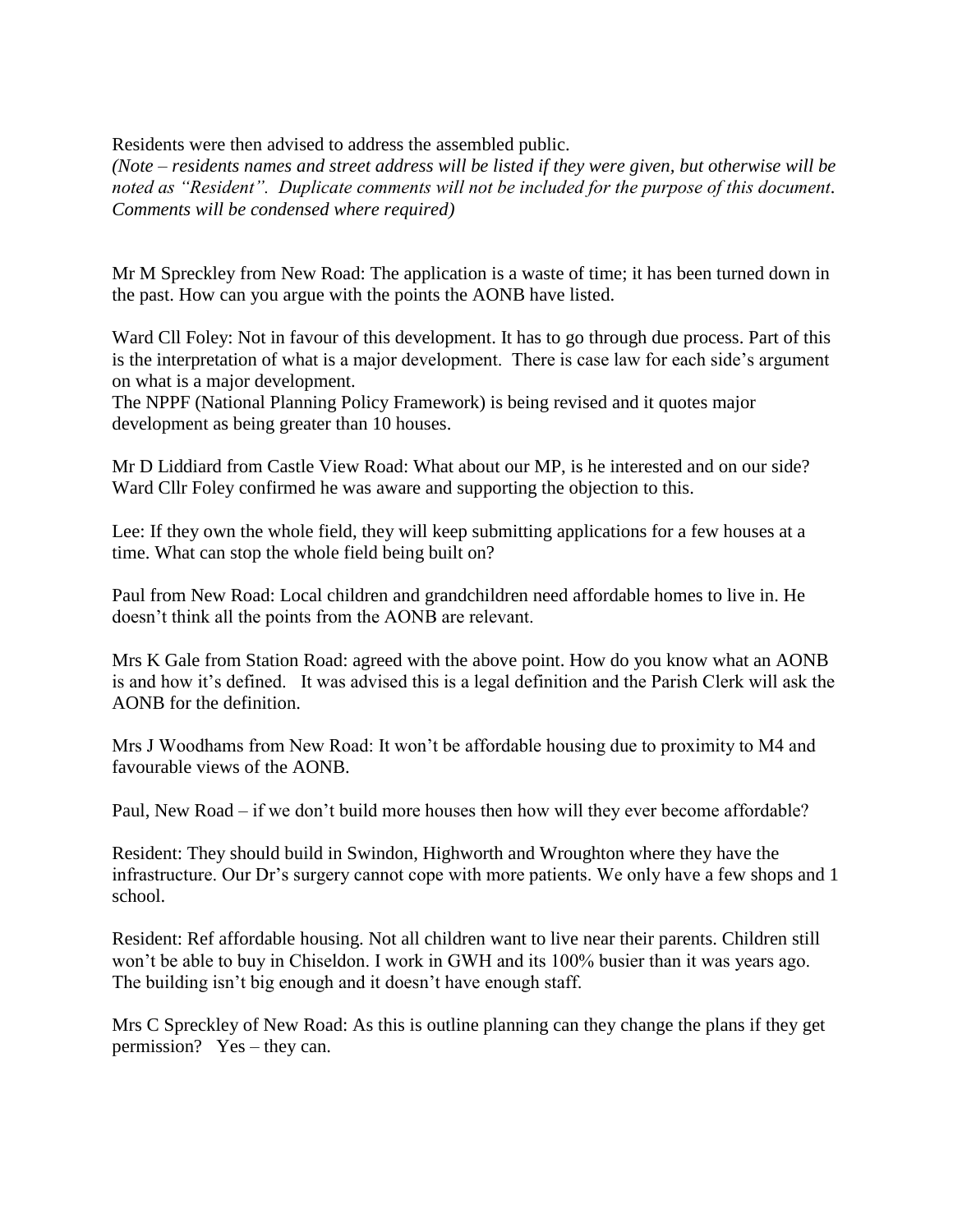Ms J Shepherd of Mays Lane: It is the principle for the village. Once the boundary is breached it gives a green light throughout the village. We are already seeing extra traffic from other nearby villages that have grown.

Resident: As a daughter and granddaughter, I don't think this will be affordable housing. I live on New Road and agree on the traffic points made.

Resident: From Manchester originally and has neutral views. Do we know how much the affordable homes will be? No.

Mr Rivers from High Street: The infrastructure needs to be improved before more houses are built.

Mr Hutchins from The Crescent: This will escalate the chances of other new developments if this one goes ahead.

Mr D Foley from The Orchard: Concerned over the flood risk. Where will the water go? There is a foul water pumping station planned – where will this water go? It will either connect to existing sewers or create new ones. Either way it will create issues.

### **Emma Chilton from SBC Flood authority then addressed the meeting:**

The surface flood water has been addressed on the pre-application procedure. It is due to top ground impaction. If they go through this layer then the water will soak away. Their current application isn't up to standard but with some changes they can approve the application from the flood authorities point of view.

They would need to go through the clay cap to drain excess water away.

Emma confirmed that permission wouldn't be needed from the Environment agency. SBC would want them to monitor the water levels for 12 months.

Confirmed that the site work earlier in the year was due to soil testing. The water can easily infiltrate the lime strata.

Resident from Ridgeway: The field floods every winter. The water runs off onto their drives. He thinks the developers have ignored the more serious test results of the bore holes.

Emma confirmed that the results will be compared to existing bore hole stations nearby. Normally monitoring is only requested for 3 to 6 months. This may provide an improvement to the existing local surface water problems on the Ridgeway.

Question to Emma: What evidence do you have that this is due to surface compaction?

Cllr Brady requested that Emma provide us with the documents for this and we will publish them.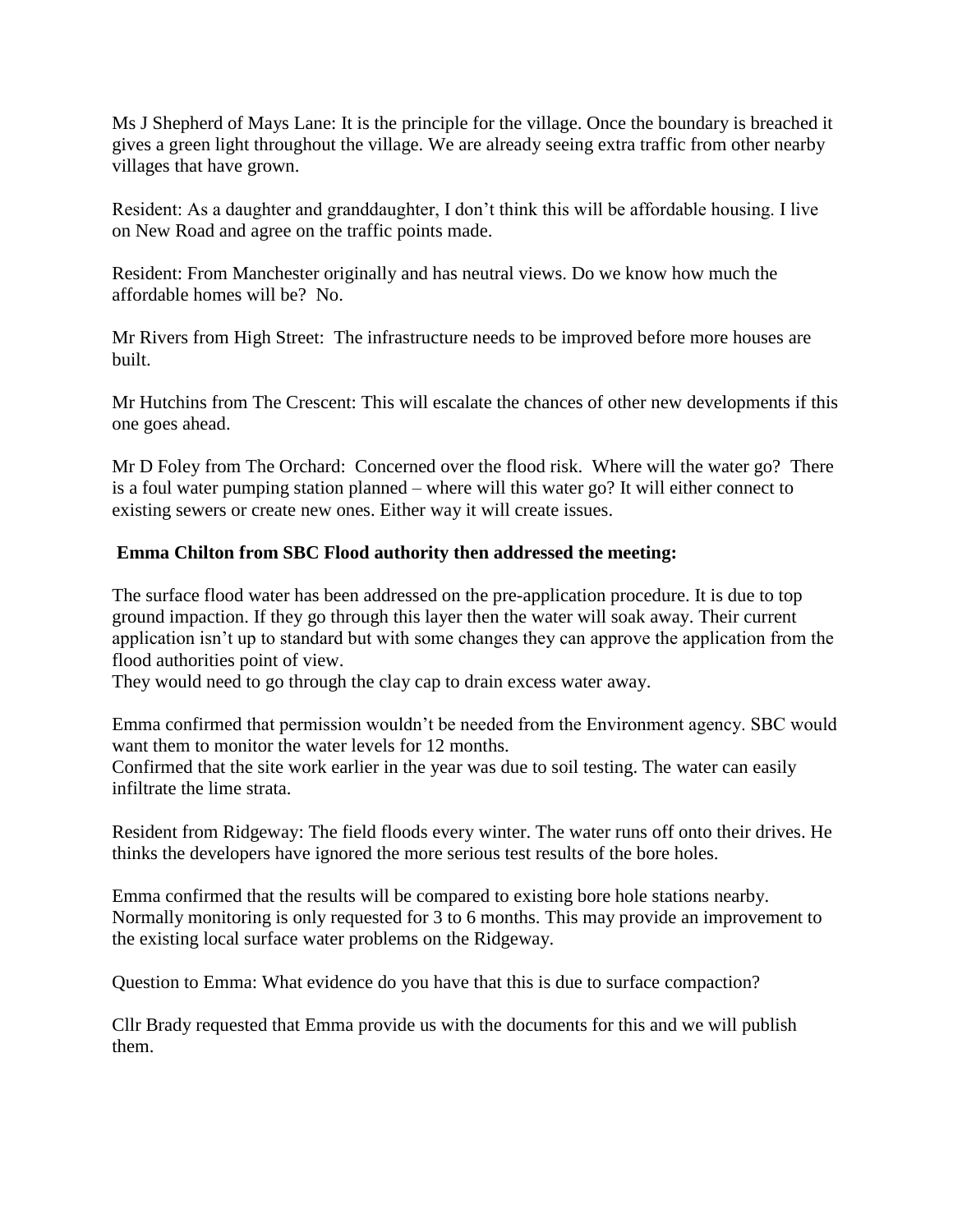Resident: We have a major national builder with vast resources. The objections need to be things that are unique to this village not issues such as Dr surgery resources. The exact number of traffic issues are needed. Hard evidence of local issues.

Mr G Hannock of Turnball: We keep fighting these developments and keep winning. Can we ask the builders to donate the land and we can do something else with us such as a memorial, and agree to never build on it.

Resident: What was the last major development in the village? Home Close in 1980's.

Resident from Castle View Road: The New Road A346 junction is a bottle neck. Would it help if a video was taken showing evidence of this? Ward Cllr Foley advised that SBC would look at all forms of evidence. SBC highways will also be looking at this.

Mr M Spreckley from New Road: Local planning policy states there is no requirement to build in Chiseldon as there is no infrastructure. Are SBC on track for 2026?

Ward Cllr Foley: the 5 year land supply is an issue. Cllr Foley will get a technical explanation of this to be added to the FB page and website.

Paul from New Road: Were all the objections mentioned on the previous planning application? Yes.

Mrs J Beaumont: When will the school at Badbury Park be built? There are currently an extra 300 homes due in Badbury Park. Presumably Chiseldon Primary School and surgery will be used by those families?

Cllr Foley: Hoping to have a temporary school facility in Sept 2019.

Mrs J Beaumont: They won't build their quota of affordable housing. They will use the viability loophole to reduce this to 3 or 4.

Stu from New Road: Who will be fighting for this? Will the PC be putting funds into this?

Cllr Brady advised that SBC are the decision making body and if SBC reject this application and the developer appeals then SBC will fight this.

CPC have no power at that stage.

Cllr Brady confirmed that the views heard tonight will be published so they can be used. The PC cannot guide you on your decision. Ward Cllr Foley can guide residents as can other experts.

The adaptability item 34.32 on the developers document shows the layout is defined by density and space for individual properties to be extended and modified in the future.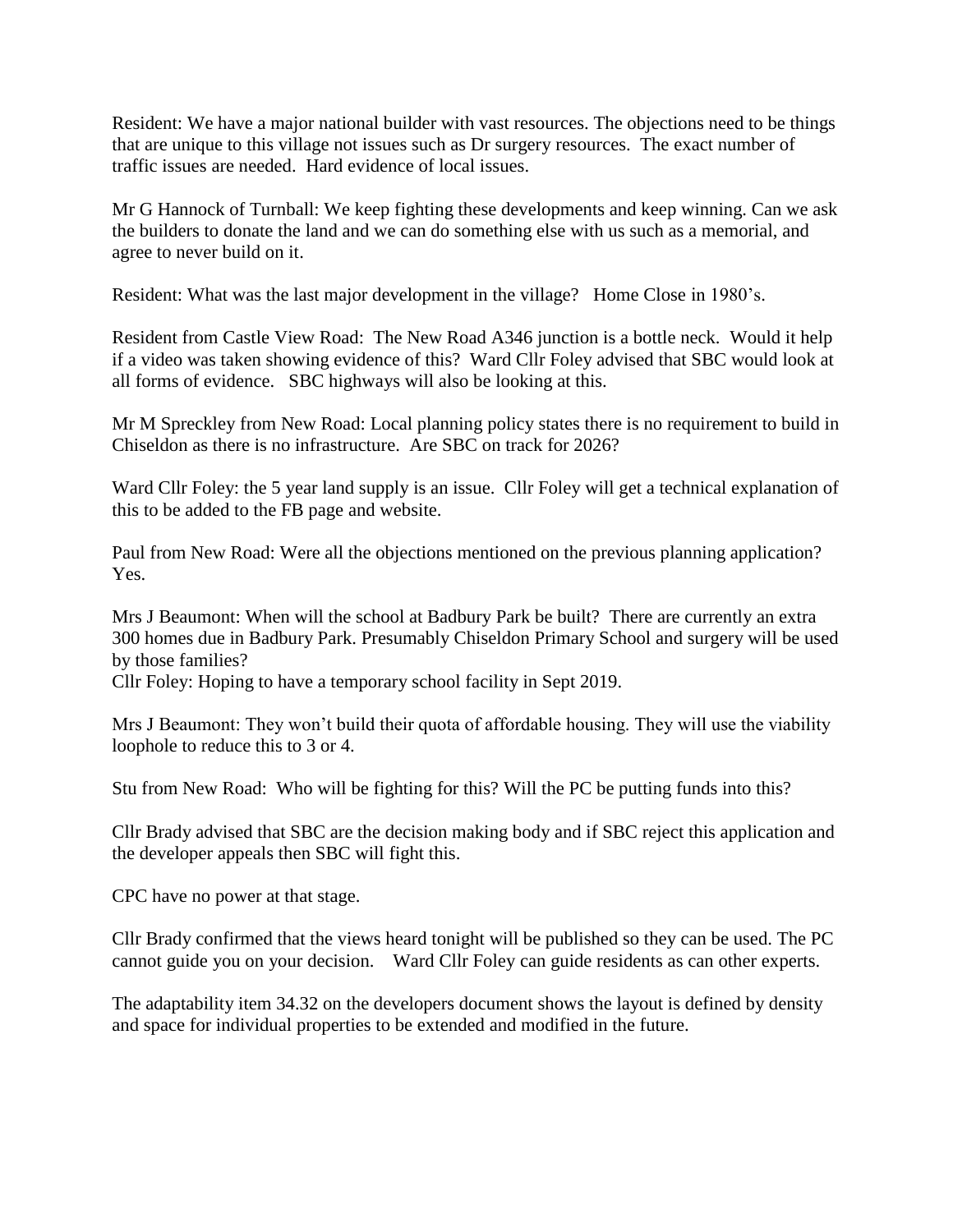Resident: Cycling on the Ridgeway. People come to this area to cycle. You can look down from Badbury and Liddington and not notice Chiseldon. If you build these 30 houses then it will be visible.

Resident: are there any precedents set in Wroughton or Highworth where an application has been overruled by SBC due to AONB? There is one in Oxfordshire for 5 houses that were rejected.

Resident: Can we come to the SBC planning committee meeting where this is decided? Cllr Foley: It will be called to committee if planning were to approve this. If it goes to appeal then there are 10 minute slots for people to have their say. It needs to have some confident speakers who all have different valid points to raise.

Resident: Can we have a collective email group for everyone to use to stay in touch? Cllr Brady – send your views to the Clerk who can then capture email addresses. All email Cllr Foley.

Chris: I have put in several planning applications and visited council chambers on occasion. The planning committee can judge a decision differently to a planning officer. He feels the committee sometimes works along political lines. He thinks Robert Buckland should attend. SBC should fight this and make sure its not approved.

Mr Blackstock from Slipper Lane: is it quality or quantity of comments that will make the most difference? Cllr Foley confirmed the quality is important.

Mrs C Spreckley: The planning officer will make the recommendation to the committee. It will go to committee if controversial.

Cllr Brady confirmed that when CPC reply to a planning application they can also insist it goes to committee.

The deadline has been confirmed as 20<sup>th</sup> June currently but if CPC cannot make a decision on 18<sup>th</sup> June then they will ask for an extension.

Question for Emma Chilton: How does 12 months monitoring effect the speed of the build? It will take effect when reserved matters are put forward as this is the detailed drawings. They can reject the proposed layout at that point.

Resident: What else will affect the PC's decision: Cllr Brady advised that we will look at AONB, Conservation, Heritage, reading literature, flood info and residents views.

Resident: If the plans went to appeal would SBC fight the appeal or do they not have the funds? Cllr Brady advised that SBC planning had advised that yes they would fight at appeal if they rejected these plans.

Cllr Foley confirmed that SBC would fight applications on appeal.

Mr M Spreckley: SBC did fight this in 2012 and the appeal judges reply was very strong.